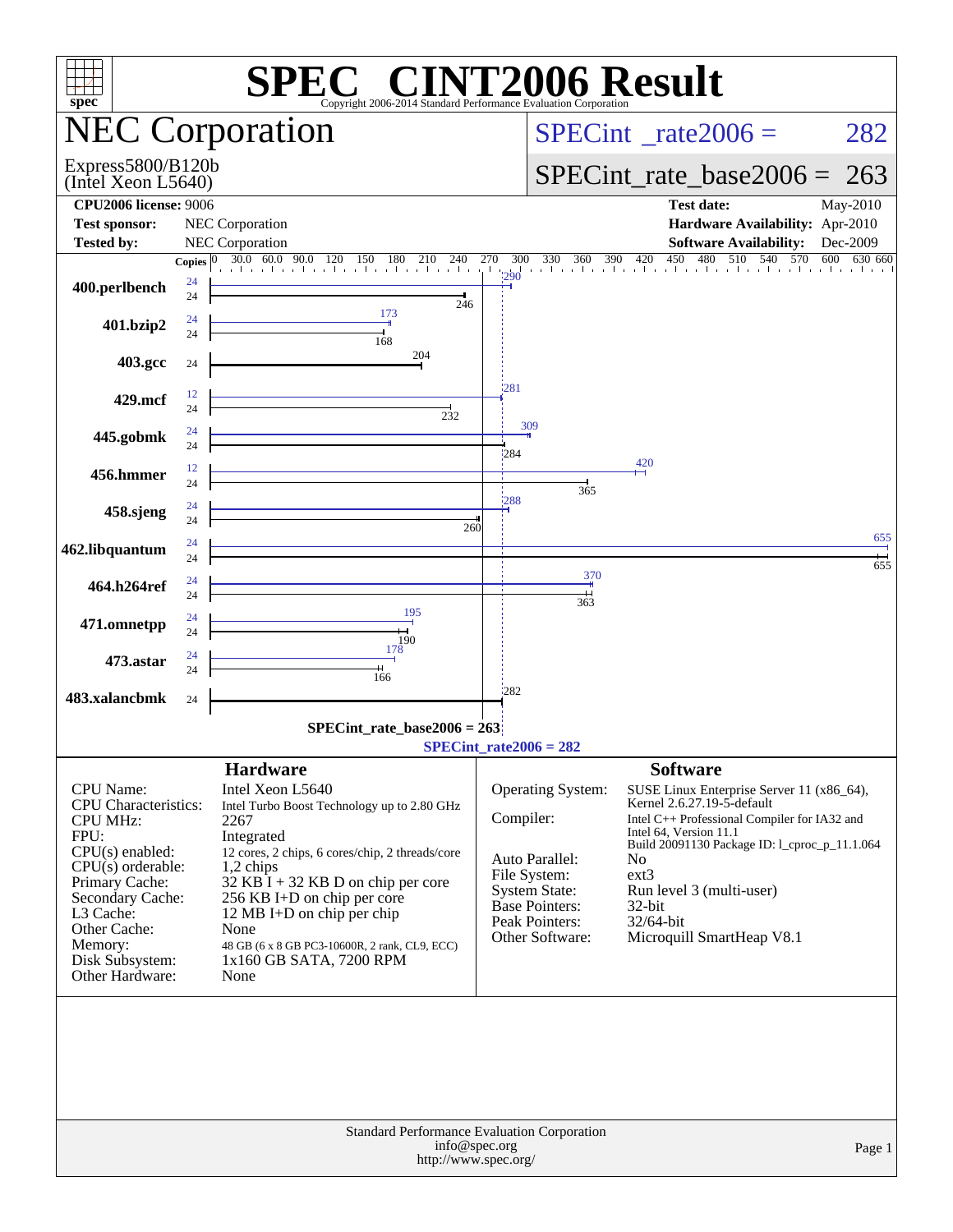

# NEC Corporation

(Intel Xeon L5640) Express5800/B120b SPECint rate $2006 = 282$ 

## [SPECint\\_rate\\_base2006 =](http://www.spec.org/auto/cpu2006/Docs/result-fields.html#SPECintratebase2006) 263

**[CPU2006 license:](http://www.spec.org/auto/cpu2006/Docs/result-fields.html#CPU2006license)** 9006 **[Test date:](http://www.spec.org/auto/cpu2006/Docs/result-fields.html#Testdate)** May-2010 **[Test sponsor:](http://www.spec.org/auto/cpu2006/Docs/result-fields.html#Testsponsor)** NEC Corporation **[Hardware Availability:](http://www.spec.org/auto/cpu2006/Docs/result-fields.html#HardwareAvailability)** Apr-2010 **[Tested by:](http://www.spec.org/auto/cpu2006/Docs/result-fields.html#Testedby)** NEC Corporation **[Software Availability:](http://www.spec.org/auto/cpu2006/Docs/result-fields.html#SoftwareAvailability)** Dec-2009

#### **[Results Table](http://www.spec.org/auto/cpu2006/Docs/result-fields.html#ResultsTable)**

|                    | <b>Base</b>   |                |       |                                                                                                          |            |                |            | <b>Peak</b>   |                |              |                |              |                |              |
|--------------------|---------------|----------------|-------|----------------------------------------------------------------------------------------------------------|------------|----------------|------------|---------------|----------------|--------------|----------------|--------------|----------------|--------------|
| <b>Benchmark</b>   | <b>Copies</b> | <b>Seconds</b> | Ratio | <b>Seconds</b>                                                                                           | Ratio      | <b>Seconds</b> | Ratio      | <b>Copies</b> | <b>Seconds</b> | <b>Ratio</b> | <b>Seconds</b> | <b>Ratio</b> | <b>Seconds</b> | <b>Ratio</b> |
| 400.perlbench      | 24            | 959            | 245   | 953                                                                                                      | 246        | 952            | 246        | 24            | 809            | 290          | 806            | 291          | 808            | 290          |
| 401.bzip2          | 24            | 1384           | 167   | 1379                                                                                                     | 168        | 1380           | <b>168</b> | 24            | 1342           | 173          | 1327           | 174          | 1342           | 173          |
| $403.\mathrm{gcc}$ | 24            | 945            | 204   | 949                                                                                                      | 204        | 946            | 204        | 24            | 945            | 204          | 949            | 204          | 946            | 204          |
| $429$ .mcf         | 24            | 942            | 232   | 943                                                                                                      | 232        | 942            | <b>232</b> | 12            | 390            | 281          | 389            | 282          | 389            | 281          |
| $445$ .gobmk       | 24            | 886            | 284   | 885                                                                                                      | 285        | 888            | 284        | 24            | 815            | 309          | 820            | 307          | 815            | 309          |
| 456.hmmer          | 24            | 614            | 365   | 615                                                                                                      | 364        | 614            | <b>365</b> | 12            | 266            | 420          | 273            | 411          | 266            | 420          |
| $458$ .sjeng       | 24            | 1119           | 260   | 1127                                                                                                     | 258        | 1118           | <b>260</b> | 24            | 1006           | 289          | 1008           | 288          | 1008           | 288          |
| 462.libquantum     | 24            | 771            | 645   | 760                                                                                                      | 655        | 759            | 655        | 24            | 759            | 655          | 759            | 655          | 759            | 655          |
| 464.h264ref        | 24            | 1438           | 369   | 1463                                                                                                     | 363        | 1462           | 363        | 24            | 1436           | 370          | 1436           | 370          | 1447           | 367          |
| 471.omnetpp        | 24            | 823            | 182   | 787                                                                                                      | 191        | 789            | <b>190</b> | 24            | 767            | 196          | 767            | 195          | 767            | 195          |
| $473$ . astar      | 24            | 1038           | 162   | 1013                                                                                                     | <b>166</b> | 1013           | 166l       | 24            | 945            | 178          | 947            | 178          | 945            | <u>178</u>   |
| 483.xalancbmk      | 24            | 588            | 282   | 587                                                                                                      | 282        | 589            | 281        | 24            | 588            | 282          | 587            | 282          | 589            | 281          |
|                    |               |                |       | Results appear in the order in which they were run. Bold underlined text indicates a median measurement. |            |                |            |               |                |              |                |              |                |              |

#### **[Submit Notes](http://www.spec.org/auto/cpu2006/Docs/result-fields.html#SubmitNotes)**

The config file option 'submit' was used. numactl was used to bind copies to the cores

### **[Operating System Notes](http://www.spec.org/auto/cpu2006/Docs/result-fields.html#OperatingSystemNotes)**

'ulimit -s unlimited' was used to set the stacksize to unlimited prior to run

#### **[Platform Notes](http://www.spec.org/auto/cpu2006/Docs/result-fields.html#PlatformNotes)**

 BIOS setting: NUMA configuration: Enabled

## **[Base Compiler Invocation](http://www.spec.org/auto/cpu2006/Docs/result-fields.html#BaseCompilerInvocation)**

[C benchmarks](http://www.spec.org/auto/cpu2006/Docs/result-fields.html#Cbenchmarks): [icc -m32](http://www.spec.org/cpu2006/results/res2010q3/cpu2006-20100704-12169.flags.html#user_CCbase_intel_icc_32bit_5ff4a39e364c98233615fdd38438c6f2)

[C++ benchmarks:](http://www.spec.org/auto/cpu2006/Docs/result-fields.html#CXXbenchmarks) [icpc -m32](http://www.spec.org/cpu2006/results/res2010q3/cpu2006-20100704-12169.flags.html#user_CXXbase_intel_icpc_32bit_4e5a5ef1a53fd332b3c49e69c3330699)

> Standard Performance Evaluation Corporation [info@spec.org](mailto:info@spec.org) <http://www.spec.org/>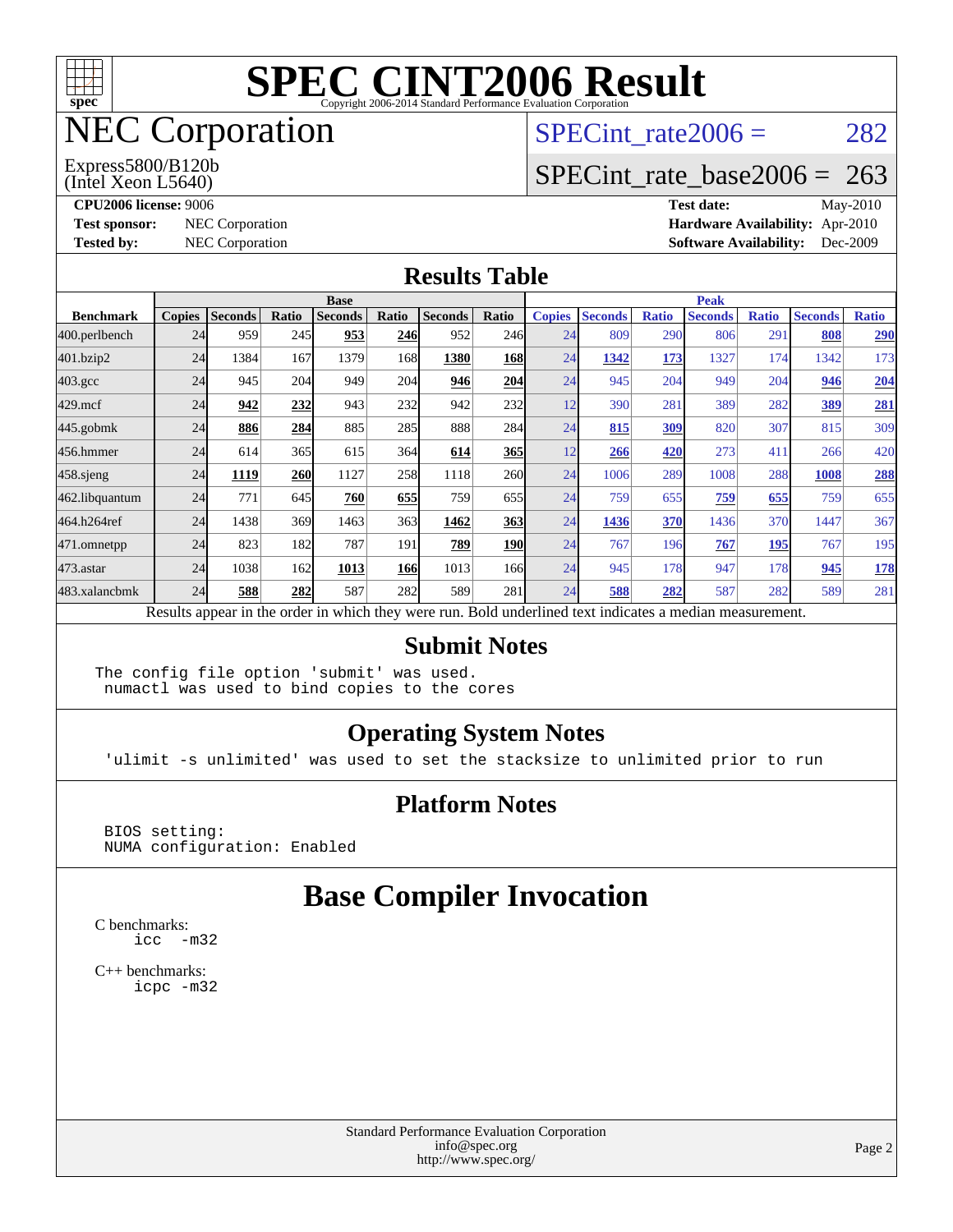

NEC Corporation

SPECint rate $2006 = 282$ 

(Intel Xeon L5640) Express5800/B120b

[SPECint\\_rate\\_base2006 =](http://www.spec.org/auto/cpu2006/Docs/result-fields.html#SPECintratebase2006) 263

**[Test sponsor:](http://www.spec.org/auto/cpu2006/Docs/result-fields.html#Testsponsor)** NEC Corporation **NEC Corporation [Hardware Availability:](http://www.spec.org/auto/cpu2006/Docs/result-fields.html#HardwareAvailability)** Apr-2010

**[CPU2006 license:](http://www.spec.org/auto/cpu2006/Docs/result-fields.html#CPU2006license)** 9006 **[Test date:](http://www.spec.org/auto/cpu2006/Docs/result-fields.html#Testdate)** May-2010 **[Tested by:](http://www.spec.org/auto/cpu2006/Docs/result-fields.html#Testedby)** NEC Corporation **[Software Availability:](http://www.spec.org/auto/cpu2006/Docs/result-fields.html#SoftwareAvailability)** Dec-2009

### **[Base Portability Flags](http://www.spec.org/auto/cpu2006/Docs/result-fields.html#BasePortabilityFlags)**

 400.perlbench: [-DSPEC\\_CPU\\_LINUX\\_IA32](http://www.spec.org/cpu2006/results/res2010q3/cpu2006-20100704-12169.flags.html#b400.perlbench_baseCPORTABILITY_DSPEC_CPU_LINUX_IA32) 462.libquantum: [-DSPEC\\_CPU\\_LINUX](http://www.spec.org/cpu2006/results/res2010q3/cpu2006-20100704-12169.flags.html#b462.libquantum_baseCPORTABILITY_DSPEC_CPU_LINUX) 483.xalancbmk: [-DSPEC\\_CPU\\_LINUX](http://www.spec.org/cpu2006/results/res2010q3/cpu2006-20100704-12169.flags.html#b483.xalancbmk_baseCXXPORTABILITY_DSPEC_CPU_LINUX)

**[Base Optimization Flags](http://www.spec.org/auto/cpu2006/Docs/result-fields.html#BaseOptimizationFlags)**

[C benchmarks](http://www.spec.org/auto/cpu2006/Docs/result-fields.html#Cbenchmarks):

[-xSSE4.2](http://www.spec.org/cpu2006/results/res2010q3/cpu2006-20100704-12169.flags.html#user_CCbase_f-xSSE42_f91528193cf0b216347adb8b939d4107) [-ipo](http://www.spec.org/cpu2006/results/res2010q3/cpu2006-20100704-12169.flags.html#user_CCbase_f-ipo) [-O3](http://www.spec.org/cpu2006/results/res2010q3/cpu2006-20100704-12169.flags.html#user_CCbase_f-O3) [-no-prec-div](http://www.spec.org/cpu2006/results/res2010q3/cpu2006-20100704-12169.flags.html#user_CCbase_f-no-prec-div) [-static](http://www.spec.org/cpu2006/results/res2010q3/cpu2006-20100704-12169.flags.html#user_CCbase_f-static) [-opt-prefetch](http://www.spec.org/cpu2006/results/res2010q3/cpu2006-20100704-12169.flags.html#user_CCbase_f-opt-prefetch)

[C++ benchmarks:](http://www.spec.org/auto/cpu2006/Docs/result-fields.html#CXXbenchmarks)

[-xSSE4.2](http://www.spec.org/cpu2006/results/res2010q3/cpu2006-20100704-12169.flags.html#user_CXXbase_f-xSSE42_f91528193cf0b216347adb8b939d4107) [-ipo](http://www.spec.org/cpu2006/results/res2010q3/cpu2006-20100704-12169.flags.html#user_CXXbase_f-ipo) [-O3](http://www.spec.org/cpu2006/results/res2010q3/cpu2006-20100704-12169.flags.html#user_CXXbase_f-O3) [-no-prec-div](http://www.spec.org/cpu2006/results/res2010q3/cpu2006-20100704-12169.flags.html#user_CXXbase_f-no-prec-div) [-opt-prefetch](http://www.spec.org/cpu2006/results/res2010q3/cpu2006-20100704-12169.flags.html#user_CXXbase_f-opt-prefetch) [-Wl,-z,muldefs](http://www.spec.org/cpu2006/results/res2010q3/cpu2006-20100704-12169.flags.html#user_CXXbase_link_force_multiple1_74079c344b956b9658436fd1b6dd3a8a) [-L/opt/SmartHeap\\_8.1/lib -lsmartheap](http://www.spec.org/cpu2006/results/res2010q3/cpu2006-20100704-12169.flags.html#user_CXXbase_SmartHeap_d5ba4dfc9de25d3c657c7de7476e66c5)

### **[Base Other Flags](http://www.spec.org/auto/cpu2006/Docs/result-fields.html#BaseOtherFlags)**

[C benchmarks](http://www.spec.org/auto/cpu2006/Docs/result-fields.html#Cbenchmarks):

403.gcc: [-Dalloca=\\_alloca](http://www.spec.org/cpu2006/results/res2010q3/cpu2006-20100704-12169.flags.html#b403.gcc_baseEXTRA_CFLAGS_Dalloca_be3056838c12de2578596ca5467af7f3)

### **[Peak Compiler Invocation](http://www.spec.org/auto/cpu2006/Docs/result-fields.html#PeakCompilerInvocation)**

[C benchmarks \(except as noted below\)](http://www.spec.org/auto/cpu2006/Docs/result-fields.html#Cbenchmarksexceptasnotedbelow):

[icc -m32](http://www.spec.org/cpu2006/results/res2010q3/cpu2006-20100704-12169.flags.html#user_CCpeak_intel_icc_32bit_5ff4a39e364c98233615fdd38438c6f2)

401.bzip2: [icc -m64](http://www.spec.org/cpu2006/results/res2010q3/cpu2006-20100704-12169.flags.html#user_peakCCLD401_bzip2_intel_icc_64bit_bda6cc9af1fdbb0edc3795bac97ada53)

456.hmmer: [icc -m64](http://www.spec.org/cpu2006/results/res2010q3/cpu2006-20100704-12169.flags.html#user_peakCCLD456_hmmer_intel_icc_64bit_bda6cc9af1fdbb0edc3795bac97ada53)

458.sjeng: [icc -m64](http://www.spec.org/cpu2006/results/res2010q3/cpu2006-20100704-12169.flags.html#user_peakCCLD458_sjeng_intel_icc_64bit_bda6cc9af1fdbb0edc3795bac97ada53)

462.libquantum: [icc -m64](http://www.spec.org/cpu2006/results/res2010q3/cpu2006-20100704-12169.flags.html#user_peakCCLD462_libquantum_intel_icc_64bit_bda6cc9af1fdbb0edc3795bac97ada53)

[C++ benchmarks \(except as noted below\):](http://www.spec.org/auto/cpu2006/Docs/result-fields.html#CXXbenchmarksexceptasnotedbelow) [icpc -m32](http://www.spec.org/cpu2006/results/res2010q3/cpu2006-20100704-12169.flags.html#user_CXXpeak_intel_icpc_32bit_4e5a5ef1a53fd332b3c49e69c3330699)

473.astar: [icpc -m64](http://www.spec.org/cpu2006/results/res2010q3/cpu2006-20100704-12169.flags.html#user_peakCXXLD473_astar_intel_icpc_64bit_fc66a5337ce925472a5c54ad6a0de310)

## **[Peak Portability Flags](http://www.spec.org/auto/cpu2006/Docs/result-fields.html#PeakPortabilityFlags)**

 400.perlbench: [-DSPEC\\_CPU\\_LINUX\\_IA32](http://www.spec.org/cpu2006/results/res2010q3/cpu2006-20100704-12169.flags.html#b400.perlbench_peakCPORTABILITY_DSPEC_CPU_LINUX_IA32) 401.bzip2: [-DSPEC\\_CPU\\_LP64](http://www.spec.org/cpu2006/results/res2010q3/cpu2006-20100704-12169.flags.html#suite_peakCPORTABILITY401_bzip2_DSPEC_CPU_LP64)

Continued on next page

Standard Performance Evaluation Corporation [info@spec.org](mailto:info@spec.org) <http://www.spec.org/>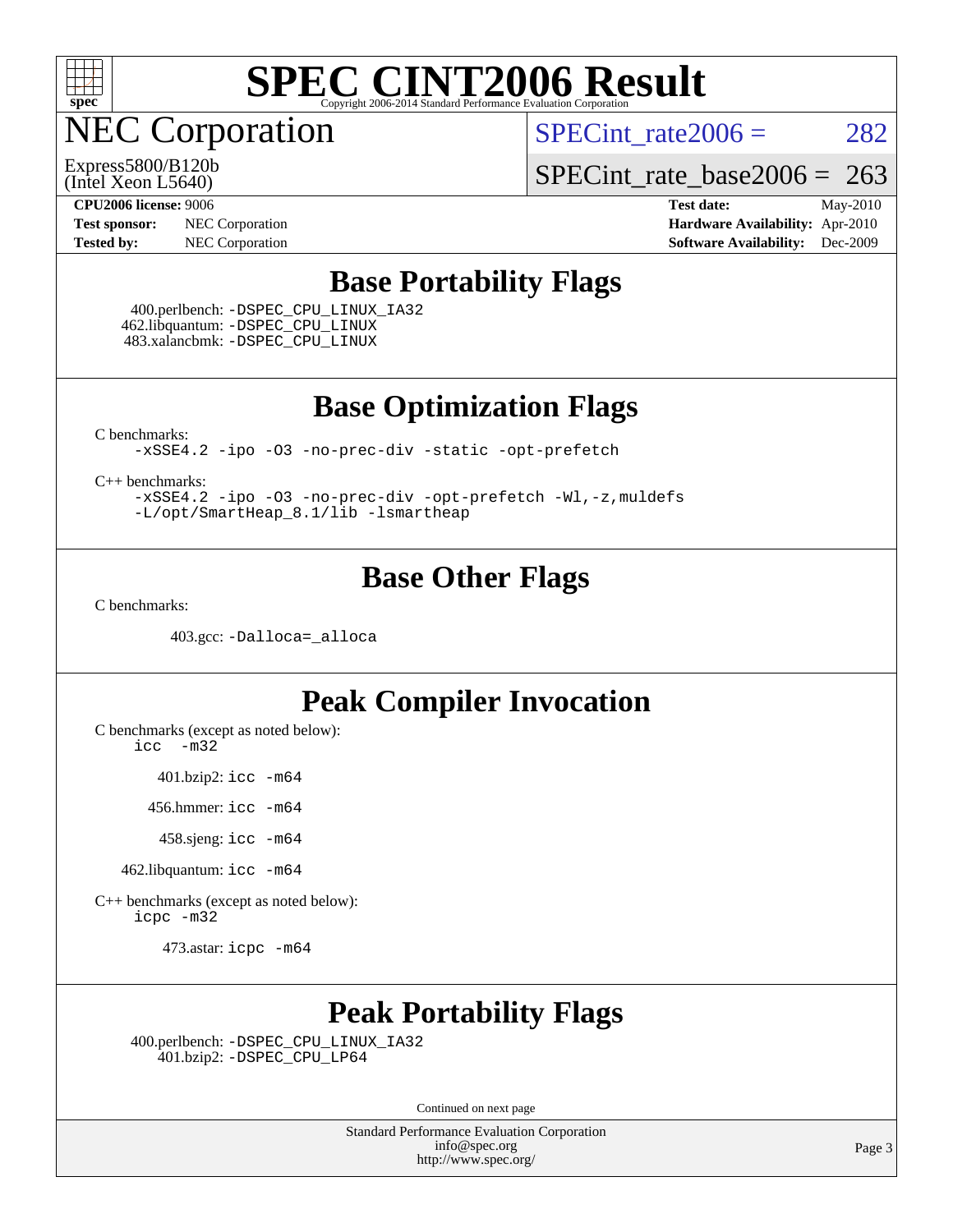

**EC Corporation** 

SPECint rate $2006 = 282$ 

(Intel Xeon L5640) Express5800/B120b

[SPECint\\_rate\\_base2006 =](http://www.spec.org/auto/cpu2006/Docs/result-fields.html#SPECintratebase2006)  $263$ 

**[Tested by:](http://www.spec.org/auto/cpu2006/Docs/result-fields.html#Testedby)** NEC Corporation **[Software Availability:](http://www.spec.org/auto/cpu2006/Docs/result-fields.html#SoftwareAvailability)** Dec-2009

**[CPU2006 license:](http://www.spec.org/auto/cpu2006/Docs/result-fields.html#CPU2006license)** 9006 **[Test date:](http://www.spec.org/auto/cpu2006/Docs/result-fields.html#Testdate)** May-2010 **[Test sponsor:](http://www.spec.org/auto/cpu2006/Docs/result-fields.html#Testsponsor)** NEC Corporation **NEC Corporation [Hardware Availability:](http://www.spec.org/auto/cpu2006/Docs/result-fields.html#HardwareAvailability)** Apr-2010

# **[Peak Portability Flags \(Continued\)](http://www.spec.org/auto/cpu2006/Docs/result-fields.html#PeakPortabilityFlags)**

 456.hmmer: [-DSPEC\\_CPU\\_LP64](http://www.spec.org/cpu2006/results/res2010q3/cpu2006-20100704-12169.flags.html#suite_peakCPORTABILITY456_hmmer_DSPEC_CPU_LP64) 458.sjeng: [-DSPEC\\_CPU\\_LP64](http://www.spec.org/cpu2006/results/res2010q3/cpu2006-20100704-12169.flags.html#suite_peakCPORTABILITY458_sjeng_DSPEC_CPU_LP64) 462.libquantum: [-DSPEC\\_CPU\\_LP64](http://www.spec.org/cpu2006/results/res2010q3/cpu2006-20100704-12169.flags.html#suite_peakCPORTABILITY462_libquantum_DSPEC_CPU_LP64) [-DSPEC\\_CPU\\_LINUX](http://www.spec.org/cpu2006/results/res2010q3/cpu2006-20100704-12169.flags.html#b462.libquantum_peakCPORTABILITY_DSPEC_CPU_LINUX) 473.astar: [-DSPEC\\_CPU\\_LP64](http://www.spec.org/cpu2006/results/res2010q3/cpu2006-20100704-12169.flags.html#suite_peakCXXPORTABILITY473_astar_DSPEC_CPU_LP64) 483.xalancbmk: [-DSPEC\\_CPU\\_LINUX](http://www.spec.org/cpu2006/results/res2010q3/cpu2006-20100704-12169.flags.html#b483.xalancbmk_peakCXXPORTABILITY_DSPEC_CPU_LINUX)

## **[Peak Optimization Flags](http://www.spec.org/auto/cpu2006/Docs/result-fields.html#PeakOptimizationFlags)**

[C benchmarks](http://www.spec.org/auto/cpu2006/Docs/result-fields.html#Cbenchmarks):

Standard Performance Evaluation Corporation [info@spec.org](mailto:info@spec.org) <http://www.spec.org/> Page 4 400.perlbench: [-xSSE4.2](http://www.spec.org/cpu2006/results/res2010q3/cpu2006-20100704-12169.flags.html#user_peakPASS2_CFLAGSPASS2_LDCFLAGS400_perlbench_f-xSSE42_f91528193cf0b216347adb8b939d4107)(pass 2) [-prof-gen](http://www.spec.org/cpu2006/results/res2010q3/cpu2006-20100704-12169.flags.html#user_peakPASS1_CFLAGSPASS1_LDCFLAGS400_perlbench_prof_gen_e43856698f6ca7b7e442dfd80e94a8fc)(pass 1) [-ipo](http://www.spec.org/cpu2006/results/res2010q3/cpu2006-20100704-12169.flags.html#user_peakPASS2_CFLAGSPASS2_LDCFLAGS400_perlbench_f-ipo)(pass 2)  $-03$ (pass 2)  $-$ no-prec-div(pass 2)  $-$ static(pass 2) [-prof-use](http://www.spec.org/cpu2006/results/res2010q3/cpu2006-20100704-12169.flags.html#user_peakPASS2_CFLAGSPASS2_LDCFLAGS400_perlbench_prof_use_bccf7792157ff70d64e32fe3e1250b55)(pass 2) [-ansi-alias](http://www.spec.org/cpu2006/results/res2010q3/cpu2006-20100704-12169.flags.html#user_peakCOPTIMIZE400_perlbench_f-ansi-alias) 401.bzip2: [-xSSE4.2](http://www.spec.org/cpu2006/results/res2010q3/cpu2006-20100704-12169.flags.html#user_peakPASS2_CFLAGSPASS2_LDCFLAGS401_bzip2_f-xSSE42_f91528193cf0b216347adb8b939d4107)(pass 2) [-prof-gen](http://www.spec.org/cpu2006/results/res2010q3/cpu2006-20100704-12169.flags.html#user_peakPASS1_CFLAGSPASS1_LDCFLAGS401_bzip2_prof_gen_e43856698f6ca7b7e442dfd80e94a8fc)(pass 1) [-ipo](http://www.spec.org/cpu2006/results/res2010q3/cpu2006-20100704-12169.flags.html#user_peakPASS2_CFLAGSPASS2_LDCFLAGS401_bzip2_f-ipo)(pass 2) [-O3](http://www.spec.org/cpu2006/results/res2010q3/cpu2006-20100704-12169.flags.html#user_peakPASS2_CFLAGSPASS2_LDCFLAGS401_bzip2_f-O3)(pass 2) [-no-prec-div](http://www.spec.org/cpu2006/results/res2010q3/cpu2006-20100704-12169.flags.html#user_peakPASS2_CFLAGSPASS2_LDCFLAGS401_bzip2_f-no-prec-div)(pass 2) [-static](http://www.spec.org/cpu2006/results/res2010q3/cpu2006-20100704-12169.flags.html#user_peakPASS2_CFLAGSPASS2_LDCFLAGS401_bzip2_f-static)(pass 2) [-prof-use](http://www.spec.org/cpu2006/results/res2010q3/cpu2006-20100704-12169.flags.html#user_peakPASS2_CFLAGSPASS2_LDCFLAGS401_bzip2_prof_use_bccf7792157ff70d64e32fe3e1250b55)(pass 2) [-opt-prefetch](http://www.spec.org/cpu2006/results/res2010q3/cpu2006-20100704-12169.flags.html#user_peakCOPTIMIZE401_bzip2_f-opt-prefetch) [-ansi-alias](http://www.spec.org/cpu2006/results/res2010q3/cpu2006-20100704-12169.flags.html#user_peakCOPTIMIZE401_bzip2_f-ansi-alias) [-auto-ilp32](http://www.spec.org/cpu2006/results/res2010q3/cpu2006-20100704-12169.flags.html#user_peakCOPTIMIZE401_bzip2_f-auto-ilp32)  $403.\text{gcc: basepeak}$  = yes 429.mcf: [-xSSE4.2](http://www.spec.org/cpu2006/results/res2010q3/cpu2006-20100704-12169.flags.html#user_peakCOPTIMIZE429_mcf_f-xSSE42_f91528193cf0b216347adb8b939d4107) [-ipo](http://www.spec.org/cpu2006/results/res2010q3/cpu2006-20100704-12169.flags.html#user_peakCOPTIMIZE429_mcf_f-ipo) [-O3](http://www.spec.org/cpu2006/results/res2010q3/cpu2006-20100704-12169.flags.html#user_peakCOPTIMIZE429_mcf_f-O3) [-no-prec-div](http://www.spec.org/cpu2006/results/res2010q3/cpu2006-20100704-12169.flags.html#user_peakCOPTIMIZE429_mcf_f-no-prec-div) [-static](http://www.spec.org/cpu2006/results/res2010q3/cpu2006-20100704-12169.flags.html#user_peakCOPTIMIZE429_mcf_f-static) [-opt-prefetch](http://www.spec.org/cpu2006/results/res2010q3/cpu2006-20100704-12169.flags.html#user_peakCOPTIMIZE429_mcf_f-opt-prefetch) 445.gobmk: [-xSSE4.2](http://www.spec.org/cpu2006/results/res2010q3/cpu2006-20100704-12169.flags.html#user_peakPASS2_CFLAGSPASS2_LDCFLAGS445_gobmk_f-xSSE42_f91528193cf0b216347adb8b939d4107)(pass 2) [-prof-gen](http://www.spec.org/cpu2006/results/res2010q3/cpu2006-20100704-12169.flags.html#user_peakPASS1_CFLAGSPASS1_LDCFLAGS445_gobmk_prof_gen_e43856698f6ca7b7e442dfd80e94a8fc)(pass 1) [-prof-use](http://www.spec.org/cpu2006/results/res2010q3/cpu2006-20100704-12169.flags.html#user_peakPASS2_CFLAGSPASS2_LDCFLAGS445_gobmk_prof_use_bccf7792157ff70d64e32fe3e1250b55)(pass 2) [-O2](http://www.spec.org/cpu2006/results/res2010q3/cpu2006-20100704-12169.flags.html#user_peakCOPTIMIZE445_gobmk_f-O2) [-ipo](http://www.spec.org/cpu2006/results/res2010q3/cpu2006-20100704-12169.flags.html#user_peakCOPTIMIZE445_gobmk_f-ipo) [-no-prec-div](http://www.spec.org/cpu2006/results/res2010q3/cpu2006-20100704-12169.flags.html#user_peakCOPTIMIZE445_gobmk_f-no-prec-div) [-ansi-alias](http://www.spec.org/cpu2006/results/res2010q3/cpu2006-20100704-12169.flags.html#user_peakCOPTIMIZE445_gobmk_f-ansi-alias) 456.hmmer: [-xSSE4.2](http://www.spec.org/cpu2006/results/res2010q3/cpu2006-20100704-12169.flags.html#user_peakCOPTIMIZE456_hmmer_f-xSSE42_f91528193cf0b216347adb8b939d4107) [-ipo](http://www.spec.org/cpu2006/results/res2010q3/cpu2006-20100704-12169.flags.html#user_peakCOPTIMIZE456_hmmer_f-ipo) [-O3](http://www.spec.org/cpu2006/results/res2010q3/cpu2006-20100704-12169.flags.html#user_peakCOPTIMIZE456_hmmer_f-O3) [-no-prec-div](http://www.spec.org/cpu2006/results/res2010q3/cpu2006-20100704-12169.flags.html#user_peakCOPTIMIZE456_hmmer_f-no-prec-div) [-static](http://www.spec.org/cpu2006/results/res2010q3/cpu2006-20100704-12169.flags.html#user_peakCOPTIMIZE456_hmmer_f-static) [-unroll2](http://www.spec.org/cpu2006/results/res2010q3/cpu2006-20100704-12169.flags.html#user_peakCOPTIMIZE456_hmmer_f-unroll_784dae83bebfb236979b41d2422d7ec2) [-ansi-alias](http://www.spec.org/cpu2006/results/res2010q3/cpu2006-20100704-12169.flags.html#user_peakCOPTIMIZE456_hmmer_f-ansi-alias) [-auto-ilp32](http://www.spec.org/cpu2006/results/res2010q3/cpu2006-20100704-12169.flags.html#user_peakCOPTIMIZE456_hmmer_f-auto-ilp32) 458.sjeng: [-xSSE4.2](http://www.spec.org/cpu2006/results/res2010q3/cpu2006-20100704-12169.flags.html#user_peakPASS2_CFLAGSPASS2_LDCFLAGS458_sjeng_f-xSSE42_f91528193cf0b216347adb8b939d4107)(pass 2) [-prof-gen](http://www.spec.org/cpu2006/results/res2010q3/cpu2006-20100704-12169.flags.html#user_peakPASS1_CFLAGSPASS1_LDCFLAGS458_sjeng_prof_gen_e43856698f6ca7b7e442dfd80e94a8fc)(pass 1) [-ipo](http://www.spec.org/cpu2006/results/res2010q3/cpu2006-20100704-12169.flags.html#user_peakPASS2_CFLAGSPASS2_LDCFLAGS458_sjeng_f-ipo)(pass 2) [-O3](http://www.spec.org/cpu2006/results/res2010q3/cpu2006-20100704-12169.flags.html#user_peakPASS2_CFLAGSPASS2_LDCFLAGS458_sjeng_f-O3)(pass 2) [-no-prec-div](http://www.spec.org/cpu2006/results/res2010q3/cpu2006-20100704-12169.flags.html#user_peakPASS2_CFLAGSPASS2_LDCFLAGS458_sjeng_f-no-prec-div)(pass 2) [-static](http://www.spec.org/cpu2006/results/res2010q3/cpu2006-20100704-12169.flags.html#user_peakPASS2_CFLAGSPASS2_LDCFLAGS458_sjeng_f-static)(pass 2) [-prof-use](http://www.spec.org/cpu2006/results/res2010q3/cpu2006-20100704-12169.flags.html#user_peakPASS2_CFLAGSPASS2_LDCFLAGS458_sjeng_prof_use_bccf7792157ff70d64e32fe3e1250b55)(pass 2) [-unroll4](http://www.spec.org/cpu2006/results/res2010q3/cpu2006-20100704-12169.flags.html#user_peakCOPTIMIZE458_sjeng_f-unroll_4e5e4ed65b7fd20bdcd365bec371b81f) [-auto-ilp32](http://www.spec.org/cpu2006/results/res2010q3/cpu2006-20100704-12169.flags.html#user_peakCOPTIMIZE458_sjeng_f-auto-ilp32) 462.libquantum: [-xSSE4.2](http://www.spec.org/cpu2006/results/res2010q3/cpu2006-20100704-12169.flags.html#user_peakCOPTIMIZE462_libquantum_f-xSSE42_f91528193cf0b216347adb8b939d4107) [-ipo](http://www.spec.org/cpu2006/results/res2010q3/cpu2006-20100704-12169.flags.html#user_peakCOPTIMIZE462_libquantum_f-ipo) [-O3](http://www.spec.org/cpu2006/results/res2010q3/cpu2006-20100704-12169.flags.html#user_peakCOPTIMIZE462_libquantum_f-O3) [-no-prec-div](http://www.spec.org/cpu2006/results/res2010q3/cpu2006-20100704-12169.flags.html#user_peakCOPTIMIZE462_libquantum_f-no-prec-div) [-static](http://www.spec.org/cpu2006/results/res2010q3/cpu2006-20100704-12169.flags.html#user_peakCOPTIMIZE462_libquantum_f-static) [-auto-ilp32](http://www.spec.org/cpu2006/results/res2010q3/cpu2006-20100704-12169.flags.html#user_peakCOPTIMIZE462_libquantum_f-auto-ilp32) [-opt-prefetch](http://www.spec.org/cpu2006/results/res2010q3/cpu2006-20100704-12169.flags.html#user_peakCOPTIMIZE462_libquantum_f-opt-prefetch) 464.h264ref: [-xSSE4.2](http://www.spec.org/cpu2006/results/res2010q3/cpu2006-20100704-12169.flags.html#user_peakPASS2_CFLAGSPASS2_LDCFLAGS464_h264ref_f-xSSE42_f91528193cf0b216347adb8b939d4107)(pass 2) [-prof-gen](http://www.spec.org/cpu2006/results/res2010q3/cpu2006-20100704-12169.flags.html#user_peakPASS1_CFLAGSPASS1_LDCFLAGS464_h264ref_prof_gen_e43856698f6ca7b7e442dfd80e94a8fc)(pass 1) [-ipo](http://www.spec.org/cpu2006/results/res2010q3/cpu2006-20100704-12169.flags.html#user_peakPASS2_CFLAGSPASS2_LDCFLAGS464_h264ref_f-ipo)(pass 2) [-O3](http://www.spec.org/cpu2006/results/res2010q3/cpu2006-20100704-12169.flags.html#user_peakPASS2_CFLAGSPASS2_LDCFLAGS464_h264ref_f-O3)(pass 2) [-no-prec-div](http://www.spec.org/cpu2006/results/res2010q3/cpu2006-20100704-12169.flags.html#user_peakPASS2_CFLAGSPASS2_LDCFLAGS464_h264ref_f-no-prec-div)(pass 2) [-static](http://www.spec.org/cpu2006/results/res2010q3/cpu2006-20100704-12169.flags.html#user_peakPASS2_CFLAGSPASS2_LDCFLAGS464_h264ref_f-static)(pass 2) [-prof-use](http://www.spec.org/cpu2006/results/res2010q3/cpu2006-20100704-12169.flags.html#user_peakPASS2_CFLAGSPASS2_LDCFLAGS464_h264ref_prof_use_bccf7792157ff70d64e32fe3e1250b55)(pass 2) [-unroll2](http://www.spec.org/cpu2006/results/res2010q3/cpu2006-20100704-12169.flags.html#user_peakCOPTIMIZE464_h264ref_f-unroll_784dae83bebfb236979b41d2422d7ec2) [-ansi-alias](http://www.spec.org/cpu2006/results/res2010q3/cpu2006-20100704-12169.flags.html#user_peakCOPTIMIZE464_h264ref_f-ansi-alias) [C++ benchmarks:](http://www.spec.org/auto/cpu2006/Docs/result-fields.html#CXXbenchmarks) 471.omnetpp: [-xSSE4.2](http://www.spec.org/cpu2006/results/res2010q3/cpu2006-20100704-12169.flags.html#user_peakPASS2_CXXFLAGSPASS2_LDCXXFLAGS471_omnetpp_f-xSSE42_f91528193cf0b216347adb8b939d4107)(pass 2) [-prof-gen](http://www.spec.org/cpu2006/results/res2010q3/cpu2006-20100704-12169.flags.html#user_peakPASS1_CXXFLAGSPASS1_LDCXXFLAGS471_omnetpp_prof_gen_e43856698f6ca7b7e442dfd80e94a8fc)(pass 1) [-ipo](http://www.spec.org/cpu2006/results/res2010q3/cpu2006-20100704-12169.flags.html#user_peakPASS2_CXXFLAGSPASS2_LDCXXFLAGS471_omnetpp_f-ipo)(pass 2) [-O3](http://www.spec.org/cpu2006/results/res2010q3/cpu2006-20100704-12169.flags.html#user_peakPASS2_CXXFLAGSPASS2_LDCXXFLAGS471_omnetpp_f-O3)(pass 2) [-no-prec-div](http://www.spec.org/cpu2006/results/res2010q3/cpu2006-20100704-12169.flags.html#user_peakPASS2_CXXFLAGSPASS2_LDCXXFLAGS471_omnetpp_f-no-prec-div)(pass 2) [-prof-use](http://www.spec.org/cpu2006/results/res2010q3/cpu2006-20100704-12169.flags.html#user_peakPASS2_CXXFLAGSPASS2_LDCXXFLAGS471_omnetpp_prof_use_bccf7792157ff70d64e32fe3e1250b55)(pass 2) [-ansi-alias](http://www.spec.org/cpu2006/results/res2010q3/cpu2006-20100704-12169.flags.html#user_peakCXXOPTIMIZE471_omnetpp_f-ansi-alias) [-opt-ra-region-strategy=block](http://www.spec.org/cpu2006/results/res2010q3/cpu2006-20100704-12169.flags.html#user_peakCXXOPTIMIZE471_omnetpp_f-opt-ra-region-strategy-block_a0a37c372d03933b2a18d4af463c1f69) [-Wl,-z,muldefs](http://www.spec.org/cpu2006/results/res2010q3/cpu2006-20100704-12169.flags.html#user_peakEXTRA_LDFLAGS471_omnetpp_link_force_multiple1_74079c344b956b9658436fd1b6dd3a8a) [-L/opt/SmartHeap\\_8.1/lib -lsmartheap](http://www.spec.org/cpu2006/results/res2010q3/cpu2006-20100704-12169.flags.html#user_peakEXTRA_LIBS471_omnetpp_SmartHeap_d5ba4dfc9de25d3c657c7de7476e66c5)  $473.\text{astar: } -xSSE4$ .  $2(\text{pass 2})$   $-\text{prof-gen}(\text{pass 1})$   $-i\text{po}(\text{pass 2})$ [-O3](http://www.spec.org/cpu2006/results/res2010q3/cpu2006-20100704-12169.flags.html#user_peakPASS2_CXXFLAGSPASS2_LDCXXFLAGS473_astar_f-O3)(pass 2) [-no-prec-div](http://www.spec.org/cpu2006/results/res2010q3/cpu2006-20100704-12169.flags.html#user_peakPASS2_CXXFLAGSPASS2_LDCXXFLAGS473_astar_f-no-prec-div)(pass 2) [-prof-use](http://www.spec.org/cpu2006/results/res2010q3/cpu2006-20100704-12169.flags.html#user_peakPASS2_CXXFLAGSPASS2_LDCXXFLAGS473_astar_prof_use_bccf7792157ff70d64e32fe3e1250b55)(pass 2) [-ansi-alias](http://www.spec.org/cpu2006/results/res2010q3/cpu2006-20100704-12169.flags.html#user_peakCXXOPTIMIZE473_astar_f-ansi-alias) [-opt-ra-region-strategy=routine](http://www.spec.org/cpu2006/results/res2010q3/cpu2006-20100704-12169.flags.html#user_peakCXXOPTIMIZE473_astar_f-opt-ra-region-strategy-routine_ba086ea3b1d46a52e1238e2ca173ed44) [-Wl,-z,muldefs](http://www.spec.org/cpu2006/results/res2010q3/cpu2006-20100704-12169.flags.html#user_peakEXTRA_LDFLAGS473_astar_link_force_multiple1_74079c344b956b9658436fd1b6dd3a8a) Continued on next page